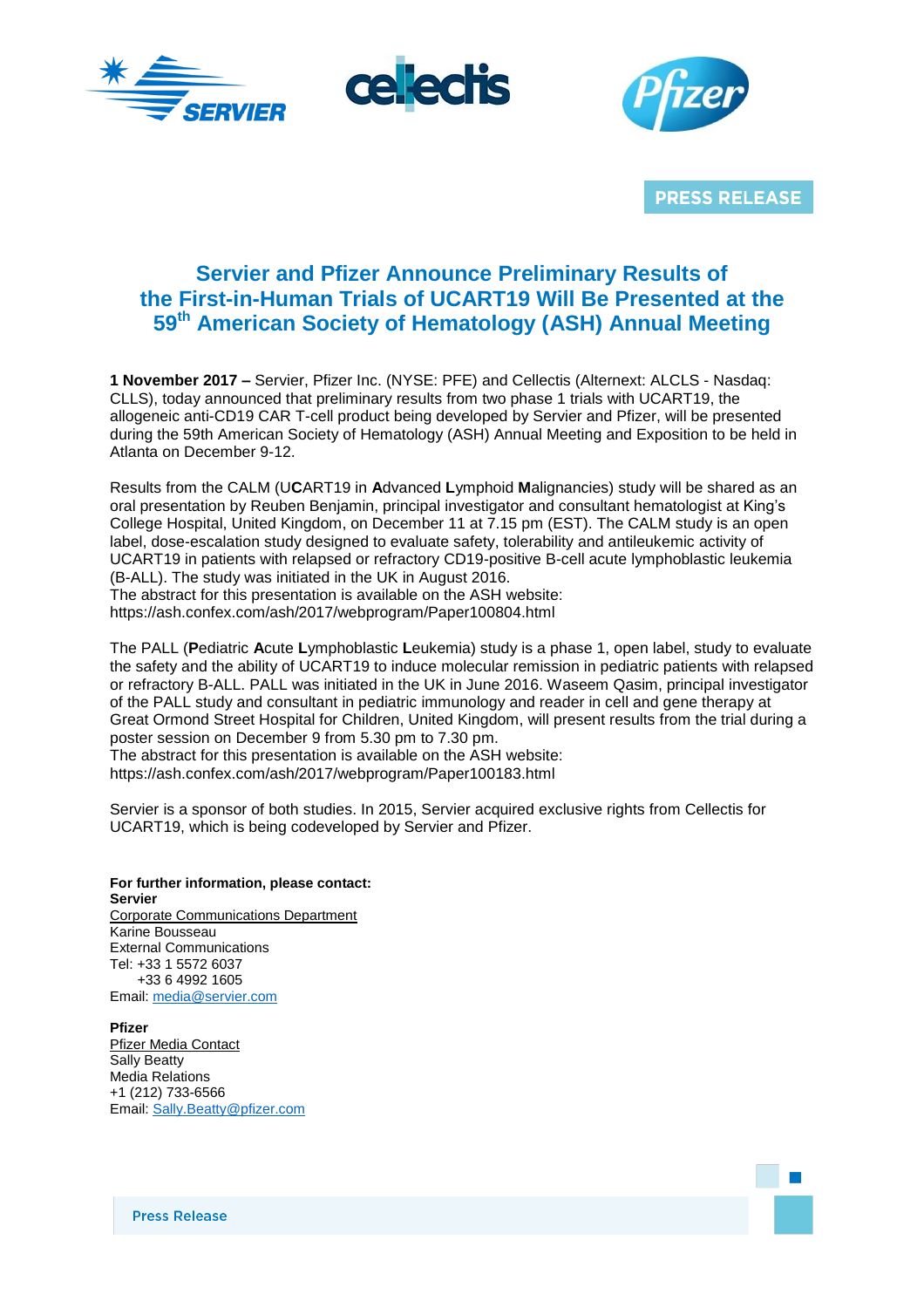





**PRESS RELEASE** 

Pfizer Investor Contact Ryan Crowe Investor Relations +1 (212) 733-8160 Email: [Ryan.Crowe@pfizer.com](mailto:Ryan.Crowe@pfizer.com)

**Cellectis Media contacts:** Jennifer Moore, VP of Communications, 917-580-1088[, media@cellectis.com](mailto:media@cellectis.com) Caitlin Kasunich, KCSA Strategic Communications, 212-896-1241[, ckasunich@kcsa.com](mailto:ckasunich@kcsa.com)

**IR contact:**

Simon Harnest, VP of Corporate Strategy and Finance, 646-385-9008, [simon.harnest@cellectis.com](mailto:simon.harnest@cellectis.com)

## **About UCART19**

UCART19 is an allogeneic CAR T-cell product candidate being developed for treatment of CD19-expressing hematological malignancies, gene edited with TALEN®. UCART19 is initially being developed in acute lymphoblastic leukemia (ALL) and is currently in Phase I. The current approach with UCART19 is based on the preliminary positive results from clinical trials using autologous products based on the CAR technology. UCART19 has the potential to overcome the limitation of the current autologous approach by providing an allogeneic, frozen, "off-the-shelf" T cell based medicinal product.

In November 2015, Servier acquired the exclusive rights to UCART19 from Cellectis. Following further agreements, Servier and Pfizer began collaborating on a joint clinical development program for this cancer immunotherapy. Pfizer has been granted exclusive rights by Servier to develop and commercialize UCART19 in the United States, while Servier retains exclusive rights for all other countries.

## **About Servier**

Servier is an international pharmaceutical company governed by a non-profit foundation, with its headquarters in France (Suresnes). With a strong international presence in 148 countries and a turnover of 4 billion euros in 2016, Servier employs 21 000 people worldwide. Entirely independent, the Group reinvests 25% of its turnover (excluding generic drugs) in research and development and uses all its profits for development. Corporate growth is driven by Servier's constant search for innovation in five areas of excellence: cardiovascular, immuneinflammatory and neuropsychiatric diseases, cancers and diabetes, as well as by its activities in high-quality generic drugs.

Becoming a key player in oncology is part of Servier's long-term strategy. Currently, there are nine molecular entities in clinical development in this area, targeting gastric and lung cancers and other solid tumors, as well as various leukemias and lymphomas. This portfolio of innovative cancer treatments is being developed with partners worldwide, and covers different cancer hallmarks and modalities, including cytotoxics, proapoptotics, targeted, immune and cellular therapies, to deliver life-changing medicines to patients. More information: [www.servier.com](http://www.servier.com/)

## **Pfizer Inc.: Working together for a healthier world®**

At Pfizer, we apply science and our global resources to bring therapies to people that extend and significantly improve their lives. We strive to set the standard for quality, safety and value in the discovery, development and manufacture of health care products. Our global portfolio includes medicines and vaccines as well as many of the world's best-known consumer health care products. Every day, Pfizer colleagues work across developed and emerging markets to advance wellness, prevention, treatments and cures that challenge the most feared diseases of our time. Consistent with our responsibility as one of the world's premier innovative biopharmaceutical companies, we collaborate with health care providers, governments and local communities to support and expand access to reliable, affordable health care around the world. For more than 150 years, we have worked to make a difference for all who rely on us. We routinely post information that may be important to investors on our website